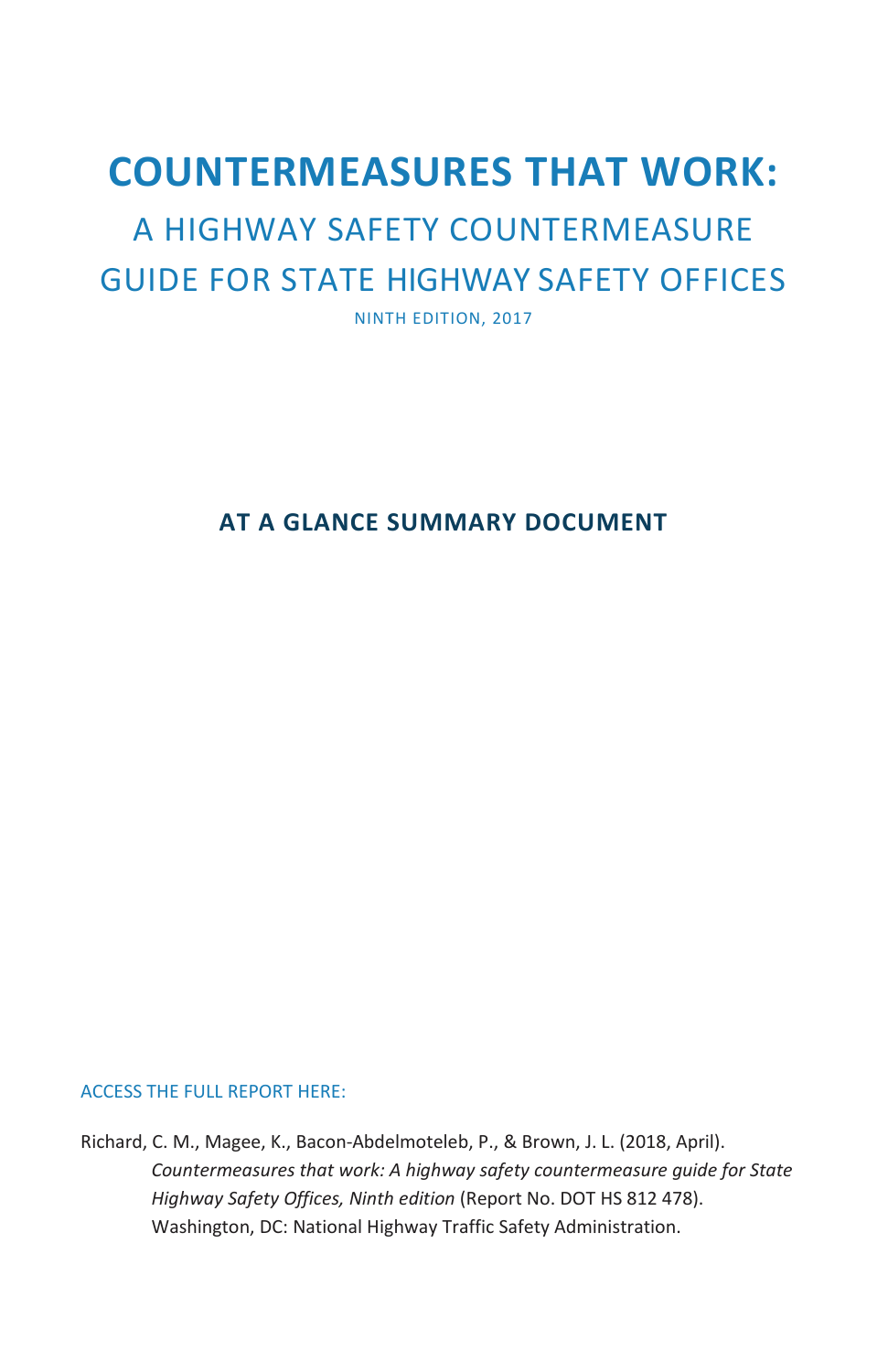## **CONTENTS**

| 4. Deterrence: DWI Offender Treatment, Monitoring, and Control 5 |  |
|------------------------------------------------------------------|--|
| 5. Prevention, Intervention, Communications And Outreach  6      |  |
|                                                                  |  |
|                                                                  |  |
|                                                                  |  |
|                                                                  |  |
|                                                                  |  |
|                                                                  |  |
|                                                                  |  |
|                                                                  |  |
|                                                                  |  |
|                                                                  |  |
|                                                                  |  |
|                                                                  |  |
|                                                                  |  |
|                                                                  |  |
|                                                                  |  |
|                                                                  |  |
|                                                                  |  |
|                                                                  |  |
|                                                                  |  |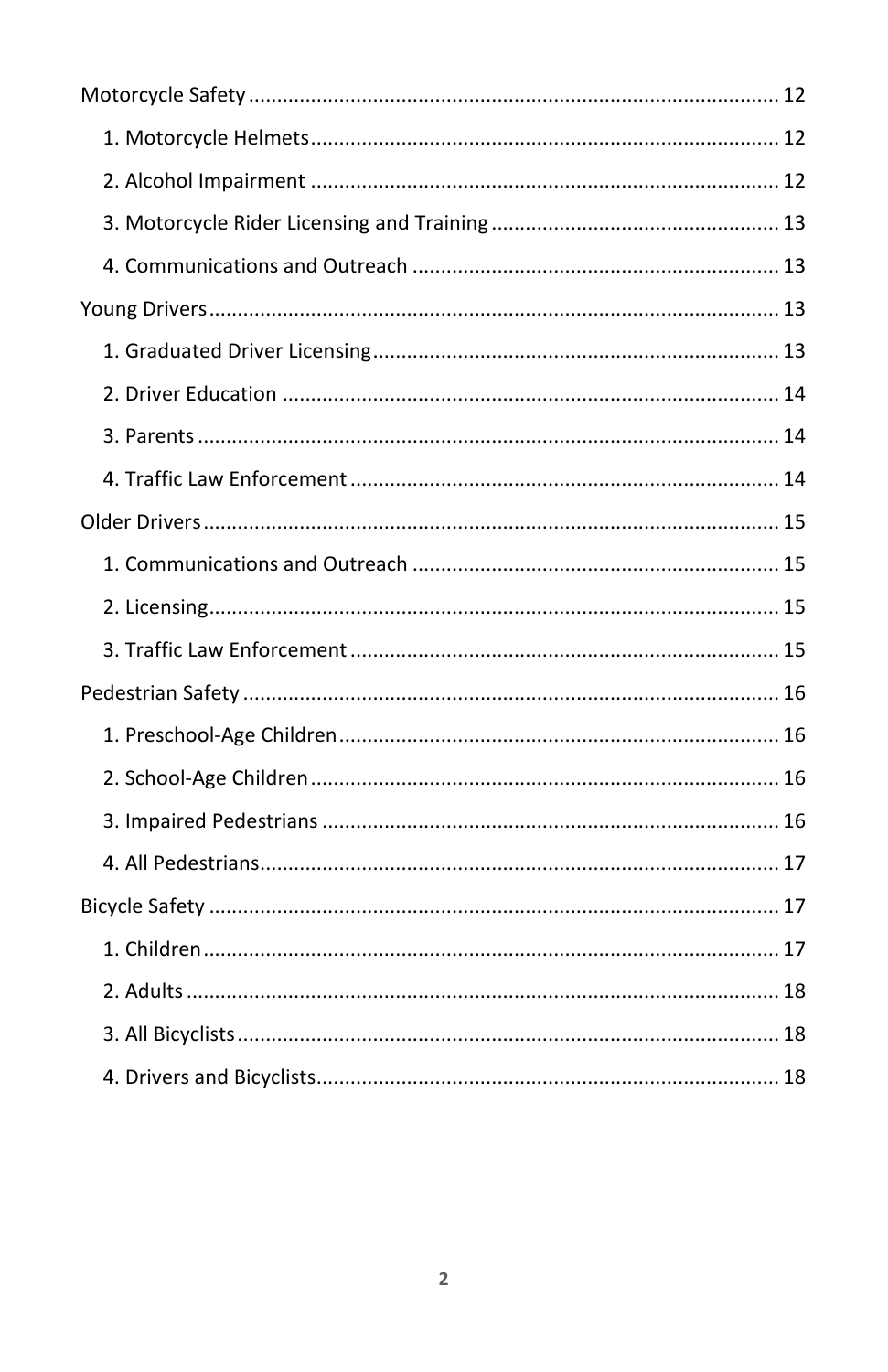### <span id="page-3-0"></span>DEFINITIONS AND RATINGS

#### EFFECTIVENESS

Effectiveness is measured by reductions in crashes or injuries unless noted otherwise.

| ***** | Demonstrated to be effective by several high-quality<br>evaluations with consistent results                             |
|-------|-------------------------------------------------------------------------------------------------------------------------|
| ****  | Demonstrated to be effective in certain situations                                                                      |
| ***   | Likely to be effective based on balance of evidence from<br>high-quality evaluations or other sources                   |
| ☆☆    | Effectiveness still undetermined; different methods of<br>implementing this countermeasure produce different<br>results |
|       | Limited or no high-quality evaluation evidence                                                                          |

#### COST TO IMPLEMENT

| \$\$\$ | requires extensive new facilities, staff, equipment, or publicity, or |
|--------|-----------------------------------------------------------------------|
|        | makes heavy demands on current resources                              |
|        |                                                                       |

- **\$\$** requires some additional staff time, equipment, facilities, and/or publicity
- **\$** can be implemented with current staff, perhaps with training; limited costs for equipment, facilities, and publicity

#### USE

| High          | More than two-thirds of States, or a substantial majority of<br>communities |
|---------------|-----------------------------------------------------------------------------|
| <b>Medium</b> | Between one-third and two-thirds of States or communities                   |
| Low           | Less than one-third of States or communities Unknown: data not<br>available |

#### TIME TO IMPLEMENT

| Long   | More than one (1) year                  |
|--------|-----------------------------------------|
| Medium | More than 3 months but less than 1 year |
| Short  | 3 months or less                        |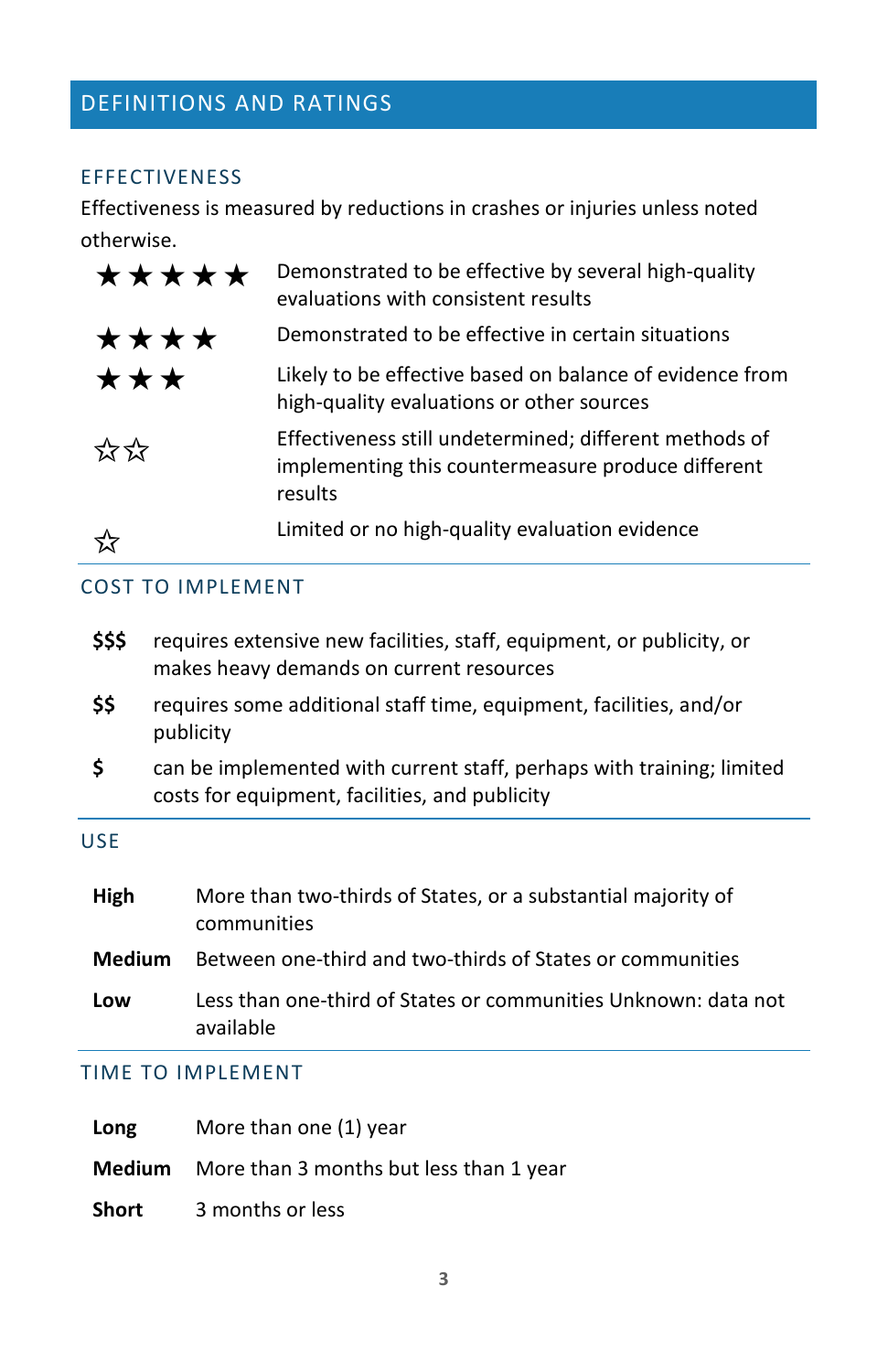### <span id="page-4-0"></span>ALCOHOL- AND DRUG-IMPAIRED DRIVING

#### <span id="page-4-1"></span>1. DETERRENCE: LAWS

| COUNTERMEASURE                                                      | <b>EFFECTIVENESS</b> | COST   | <b>USE</b> | <b>TIME</b> |
|---------------------------------------------------------------------|----------------------|--------|------------|-------------|
| 1.1 Administrative<br>License Revocation or<br>Suspension (ALR/ALS) | ★★★★★                | \$\$\$ | High       | Medium      |
| 1.2 Open Container                                                  | ★★★                  | \$     | High       | Short       |
| 1.3 High-BAC<br>Sanctions                                           | ★★★                  | \$     | Medium     | Short       |
| 1.4 BAC Test Refusal<br><b>Penalties</b>                            | ★★★                  | \$     | Unknown    | Short       |
| 1.5 Alcohol-Impaired<br><b>Driving Law Review</b>                   | ★★★                  | \$\$   | Unknown    | Medium      |

<span id="page-4-2"></span>

| 2. DETERRENCE: ENFORCEMENT                                 |                      |        |            |             |  |
|------------------------------------------------------------|----------------------|--------|------------|-------------|--|
| COUNTERMEASURE                                             | <b>EFFECTIVENESS</b> | COST   | <b>USE</b> | <b>TIME</b> |  |
| 2.1 Publicized Sobriety<br>Checkpoints                     | ★★★★★                | \$\$\$ | Medium     | Short       |  |
| 2.2 High-Visibility<br><b>Saturation Patrols</b>           | ★★★★                 | \$\$   | High       | Short       |  |
| 2.3 Preliminary Breath<br>Test Devices (PBTs) <sup>†</sup> | ★★★★                 | \$\$   | High       | Short       |  |
| 2.4 Passive Alcohol<br>Sensors <sup>††</sup>               | ★★★★                 | \$\$   | Unknown    | Short       |  |
| 2.5 Integrated<br>Enforcement                              | ★★★                  | \$     | Unknown    | Short       |  |

† Proven for increasing arrests

 $^\mathrm{^\mathrm{^\mathrm{ff}} }$ Proven for detecting impaired drivers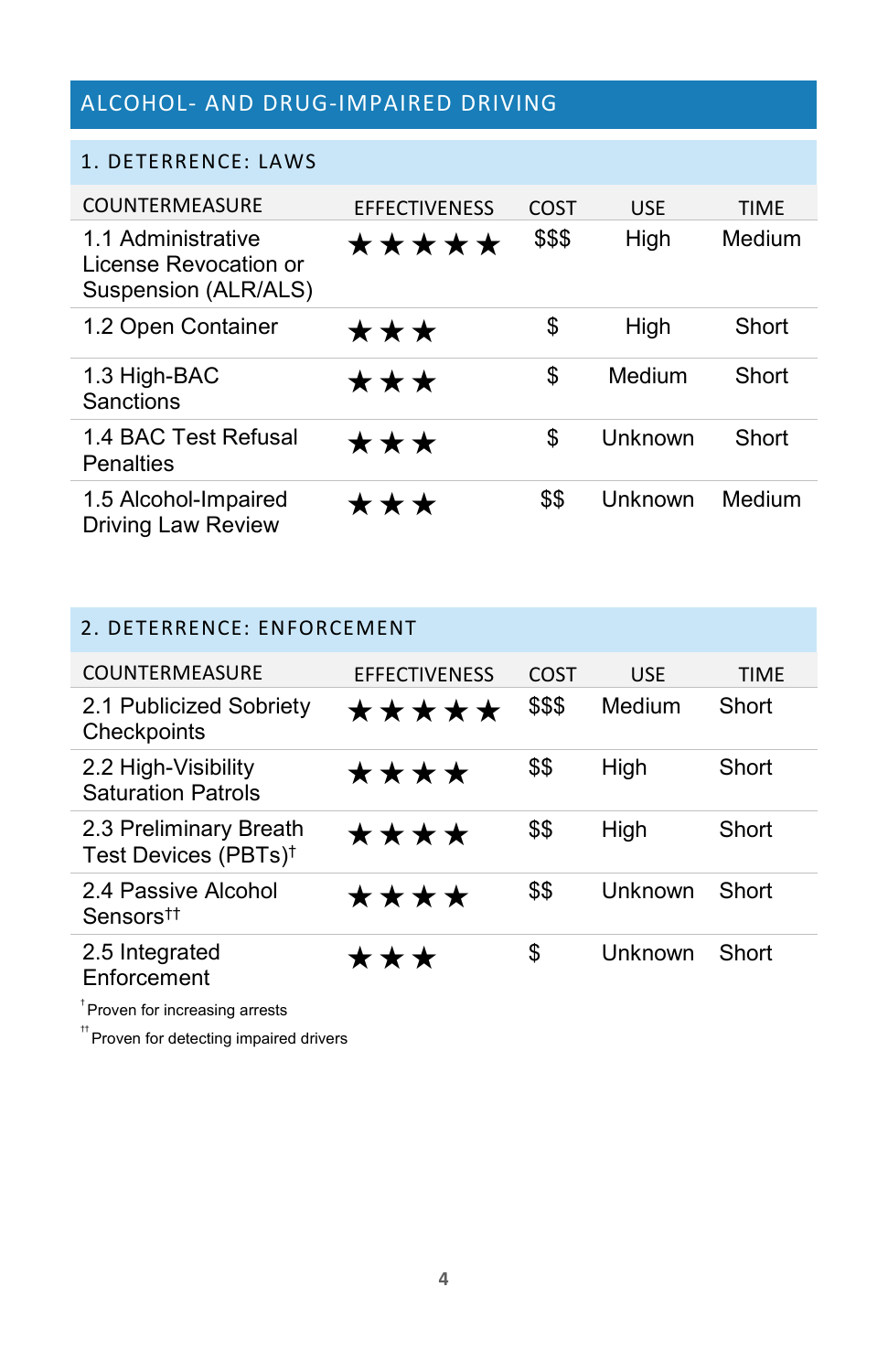## <span id="page-5-0"></span>3. DETERRENCE: PROSECUTION AND ADJUDICATION COUNTERMEASURE EFFECTIVENESS COST USE TIME 3.1 DWI Courts†  $\star \star \star \star$  \$\$\$ Low Medium 3.2 Limits on Diversion & Plea Agreements††  $\star \star \star \star$  \$ Medium Short 3.3 Court Monitoring<sup>††</sup>  $\star \star \star$   $\overline{\phantom{a}}$   $\overline{\phantom{a}}$  Low Short 3.4 Sanctions ✩✩ Varies Varies Varies

† Proven for reducing recidivism

 $^\mathrm{+}$ Proven for increasing conviction

#### <span id="page-5-1"></span>4. DETERRENCE: DWI OFFENDER TREATMENT, MONITORING, AND CONTROL

| COUNTERMEASURE                                                     | <b>EFFECTIVENESS</b> | COST   | <b>USE</b> | <b>TIME</b> |
|--------------------------------------------------------------------|----------------------|--------|------------|-------------|
| 4.1 Alcohol Problem<br>Assessment and<br>Treatment                 | *****                | Varies | High       | Varies      |
| 4.2 Alcohol Ignition<br>Interlocks <sup><math>\dagger</math></sup> | *****                | \$\$   | Medium     | Medium      |
| 4.3 Vehicle and<br>License Plate<br>Sanctions <sup>†</sup>         | ****                 | Varies | Medium     | Medium      |
| 4.4 DWI Offender<br>Monitoring <sup>†</sup>                        | ****                 | \$\$\$ | Unknown    | Varies      |
| 4.5 Lower BAC Limit<br>for Repeat<br>Offenders                     | ****                 | \$     | Low        | Short       |

 $^\dagger$ Proven for reducing recidivism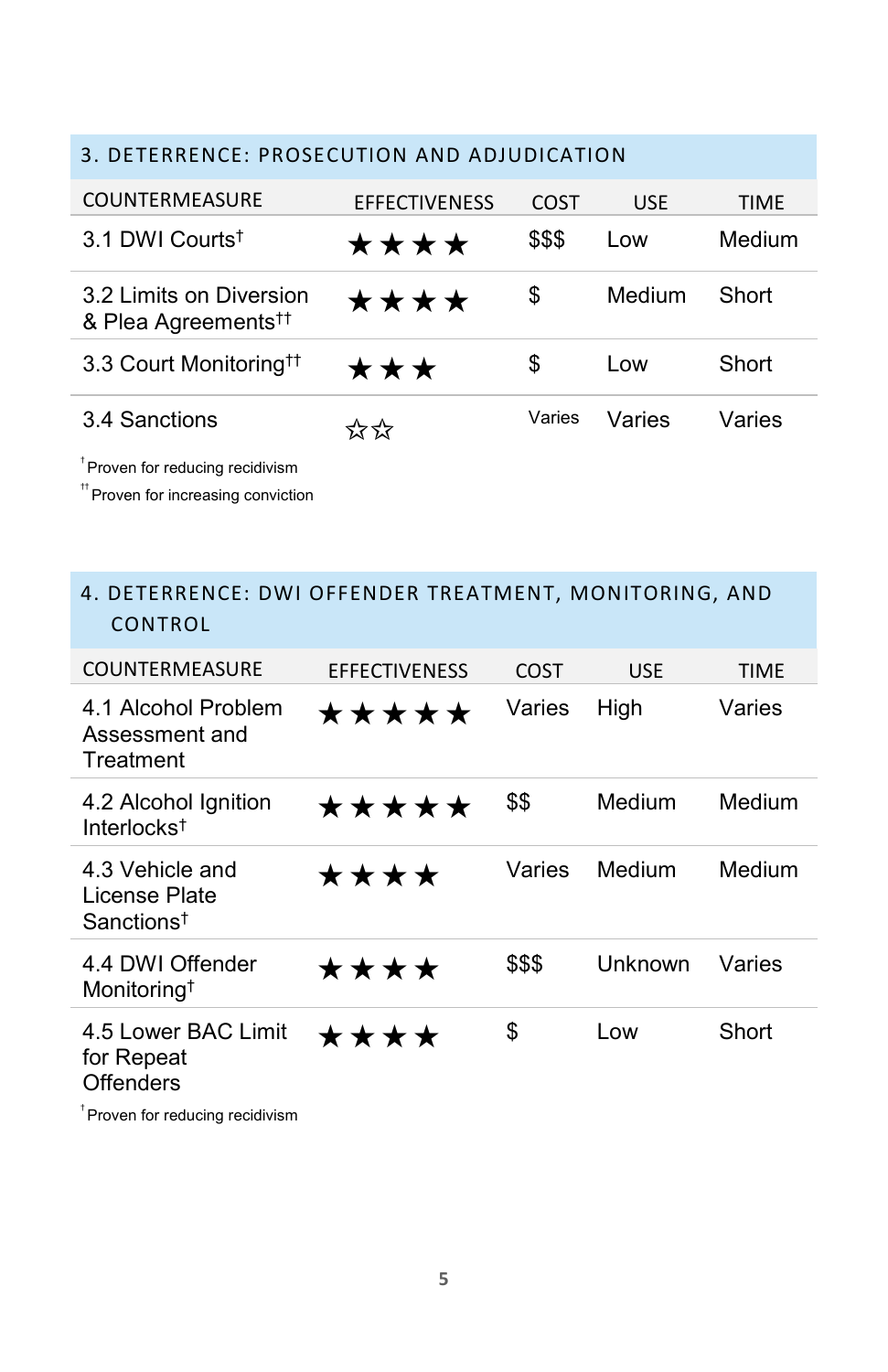#### <span id="page-6-0"></span>5. PREVENTION, INTERVENTION, COMMUNICATIONS AND OUTREACH

| <b>COUNTERMEASURE</b>                                     | <b>EFFECTIVENESS</b> | COST   | <b>USE</b> | <b>TIMF</b> |
|-----------------------------------------------------------|----------------------|--------|------------|-------------|
| 5.1 Alcohol<br><b>Screening and Brief</b><br>Intervention | *****                | \$\$   | Medium     | Short       |
| 5.2 Mass-Media<br>Campaigns                               | ★★★                  | \$\$\$ | High       | Medium      |
| 5.3 Responsible<br><b>Beverage Service</b>                | ☆☆                   | \$\$   | Medium     | Medium      |
| 5.4 Alternative<br>Transportation                         | ☆☆                   | \$\$   | Unknown    | Short       |
| 5.5 Designated<br><b>Drivers</b>                          | くシマン                 | \$     | Medium     | Short       |

<span id="page-6-1"></span>

| 6. UNDERAGE DRINKING AND DRINKING AND DRIVING                 |                      |        |         |             |  |  |
|---------------------------------------------------------------|----------------------|--------|---------|-------------|--|--|
| COUNTERMEASURE                                                | <b>EFFECTIVENESS</b> | COST   | USE     | <b>TIME</b> |  |  |
| 6.1 Minimum<br>Drinking Age 21<br>Laws                        | *****                | \$\$\$ | High    | Low         |  |  |
| 6.2 Zero-Tolerance<br>Law Enforcement                         | ***                  | \$     | Unknown | Short       |  |  |
| 6.3 Alcohol Vendor<br>Compliance Checks <sup>t</sup>          | ★★★                  | \$\$   | Unknown | Short       |  |  |
| 6.4 Other Minimum<br>Legal Drinking Age<br>21 Law Enforcement | ***                  | \$\$   | Varies  | Varies      |  |  |
| 6.5 Youth Programs                                            |                      | Varies | High    | Medium      |  |  |

 $^\dagger$ Proven for reducing sales to underage people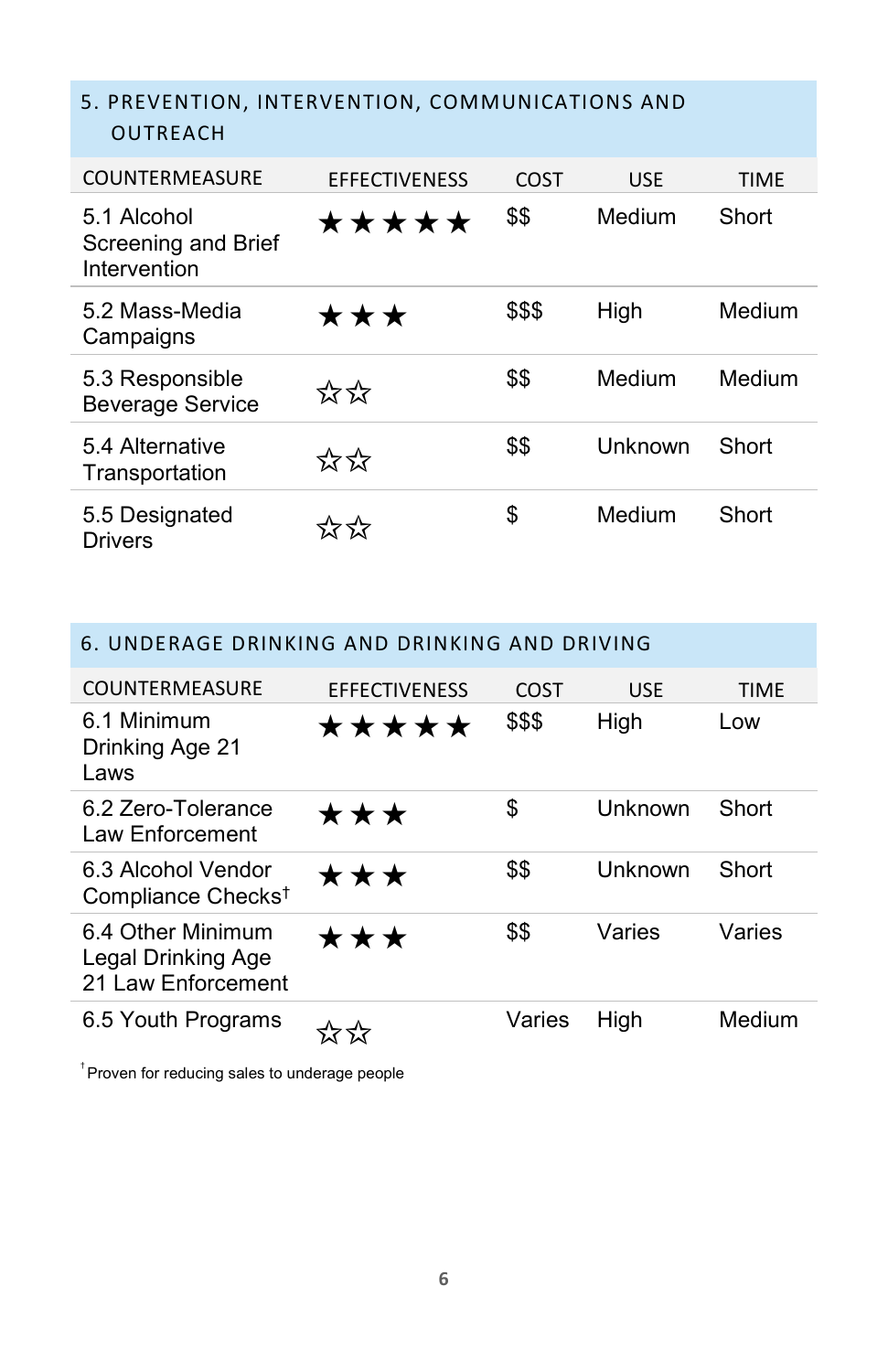<span id="page-7-0"></span>

| 7. DRUG-IMPAIRED DRIVING                       |                      |                |            |             |  |
|------------------------------------------------|----------------------|----------------|------------|-------------|--|
| COUNTERMEASURE                                 | <b>EFFECTIVENESS</b> | COST           | <b>USE</b> | <b>TIME</b> |  |
| 7.1 Enforcement of<br>Drug-Impaired<br>Driving | ***                  | \$\$           | Unknown    | Short       |  |
| 7.2 Drug-Impaired-<br><b>Driving Laws</b>      | ኢّি                  | Unknown        | Medium†    | Short       |  |
| 7.3 Education<br>Regarding<br>Medication       | 75                   | <b>Unknown</b> | Unknown    | Lona        |  |
| Use for drug per se laws                       |                      |                |            |             |  |

### <span id="page-7-1"></span>SEAT BELT AND CHILD RESTRAINT COUNTERMEASURES

<span id="page-7-2"></span>

| 1. SEAT BELT USE LAWS                                         |                      |      |            |             |
|---------------------------------------------------------------|----------------------|------|------------|-------------|
| COUNTERMEASURE                                                | <b>EFFECTIVENESS</b> | COST | <b>USE</b> | <b>TIMF</b> |
| 1.1 State Primary<br><b>Enforcement Seat Belt</b><br>Use Laws | *****                | \$   | Medium     | Short       |
| 1.2 Local Primary<br><b>Enforcement Seat Belt</b><br>Use Laws | ****                 | \$   | Low        | Short       |
| 1.3 Increased Seat Belt<br>Use Law Penalties                  | ★★★★†                | \$   | Low        | Short       |

 $^{\dagger}$ Effectiveness has been demonstrated for increased fines but has not yet been demonstrated for driver's license points.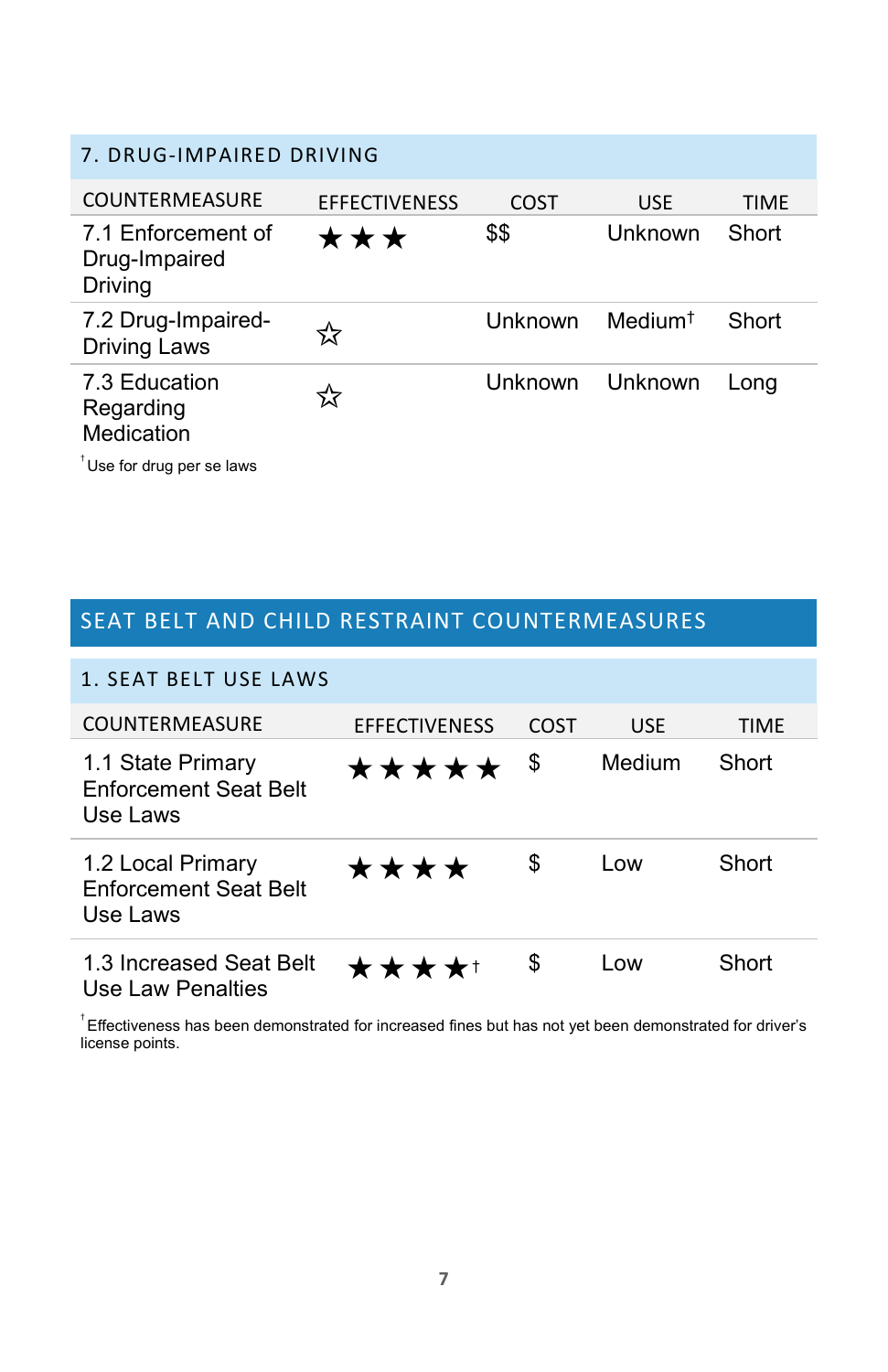<span id="page-8-0"></span>

| 2. SEAT BELT LAW ENFORCEMENT                                            |                      |        |                     |             |
|-------------------------------------------------------------------------|----------------------|--------|---------------------|-------------|
| COUNTERMEASURE                                                          | <b>EFFECTIVENESS</b> | COST   | <b>USE</b>          | <b>TIME</b> |
| 2.1 Short Term, High-<br><b>Visibility Seat Belt Law</b><br>Enforcement | *****                | \$\$\$ | Medium <sup>†</sup> | Medium      |
| 2.2 Integrated<br><b>Nighttime Seat Belt</b><br>Enforcement             | ****                 | \$\$\$ | Unknown             | Medium      |
| 2.3 Sustained<br>Enforcement                                            | ★★★                  |        | Varies Unknown      | Varies      |

 $^\dagger$ Used in many jurisdictions but often only once or twice each year

<span id="page-8-1"></span>

| 3. COMMUNICATIONS AND OUTREACH                    |                      |        |                 |        |
|---------------------------------------------------|----------------------|--------|-----------------|--------|
| <b>COUNTERMEASURE</b>                             | <b>EFFECTIVENESS</b> | COST   | <b>USE</b>      | TIME   |
| 3.1 Supporting<br>Enforcement                     | ★★★★★                | Varies | Medium          | Medium |
| 3.2 Strategies for Low-<br><b>Belt-Use Groups</b> | ★★★★↑                |        | Unknown Unknown | Medium |

 $<sup>†</sup>$  For programs supporting enforcement</sup>

<span id="page-8-2"></span>

| 4. CHILD/YOUTH OCCUPANT RESTRAINT LAWS                                             |       |    |      |       |  |
|------------------------------------------------------------------------------------|-------|----|------|-------|--|
| <b>COUNTERMEASURE</b><br><b>EFFECTIVENESS</b><br><b>TIMF</b><br><b>USE</b><br>COST |       |    |      |       |  |
| 4.1 Strengthening<br>Child/Youth<br><b>Occupant Restraint</b><br>Laws              | ***** | \$ | High | Short |  |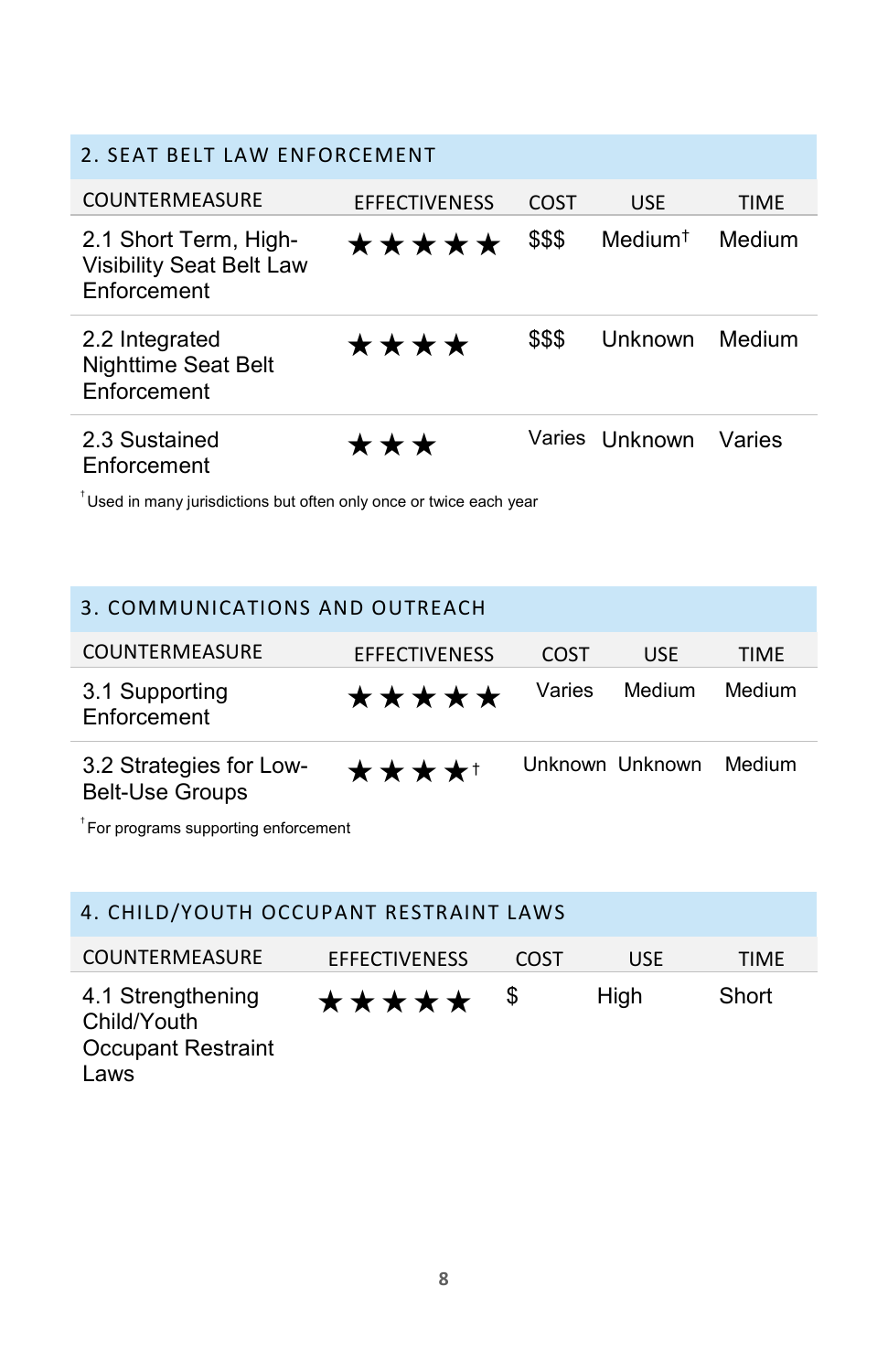### <span id="page-9-0"></span>5. CHILD RESTRAINT/BOOSTER SEAT LAW ENFORCEMENT

| COUNTERMEASURE                                      | <b>EFFECTIVENESS</b> | COST   | USE    | <b>TIMF</b> |
|-----------------------------------------------------|----------------------|--------|--------|-------------|
| 5.1 Short High-<br>Visibility CR Law<br>Enforcement | *****                | \$\$\$ | Medium | Medium      |

<span id="page-9-1"></span>

| 6. COMMUNICATIONS AND OUTREACH                                |                      |        |            |        |
|---------------------------------------------------------------|----------------------|--------|------------|--------|
| <b>COUNTERMEASURE</b>                                         | <b>EFFECTIVENESS</b> | COST   | <b>USE</b> | TIME   |
| 6.1 Strategies for<br>Older Children                          | ★★★                  | Varies | Unknown    | Medium |
| 6.2 Strategies for<br>Child Restraint and<br>Booster Seat Use | ★★★↑                 | Varies | Unknown    | Medium |

 $^\dagger$ For stand-alone programs not supporting enforcement

<span id="page-9-2"></span>

| 7. OTHER STRATEGIES               |                      |        |            |        |
|-----------------------------------|----------------------|--------|------------|--------|
| <b>COUNTERMEASURE</b>             | <b>EFFECTIVENESS</b> | COST   | <b>USE</b> | TIMF   |
| 7.1 School<br>Programs            | ***                  | Varies | Unknown    | Varies |
| 7.2 Inspection<br><b>Stations</b> | ***                  | \$\$   | High       | Short  |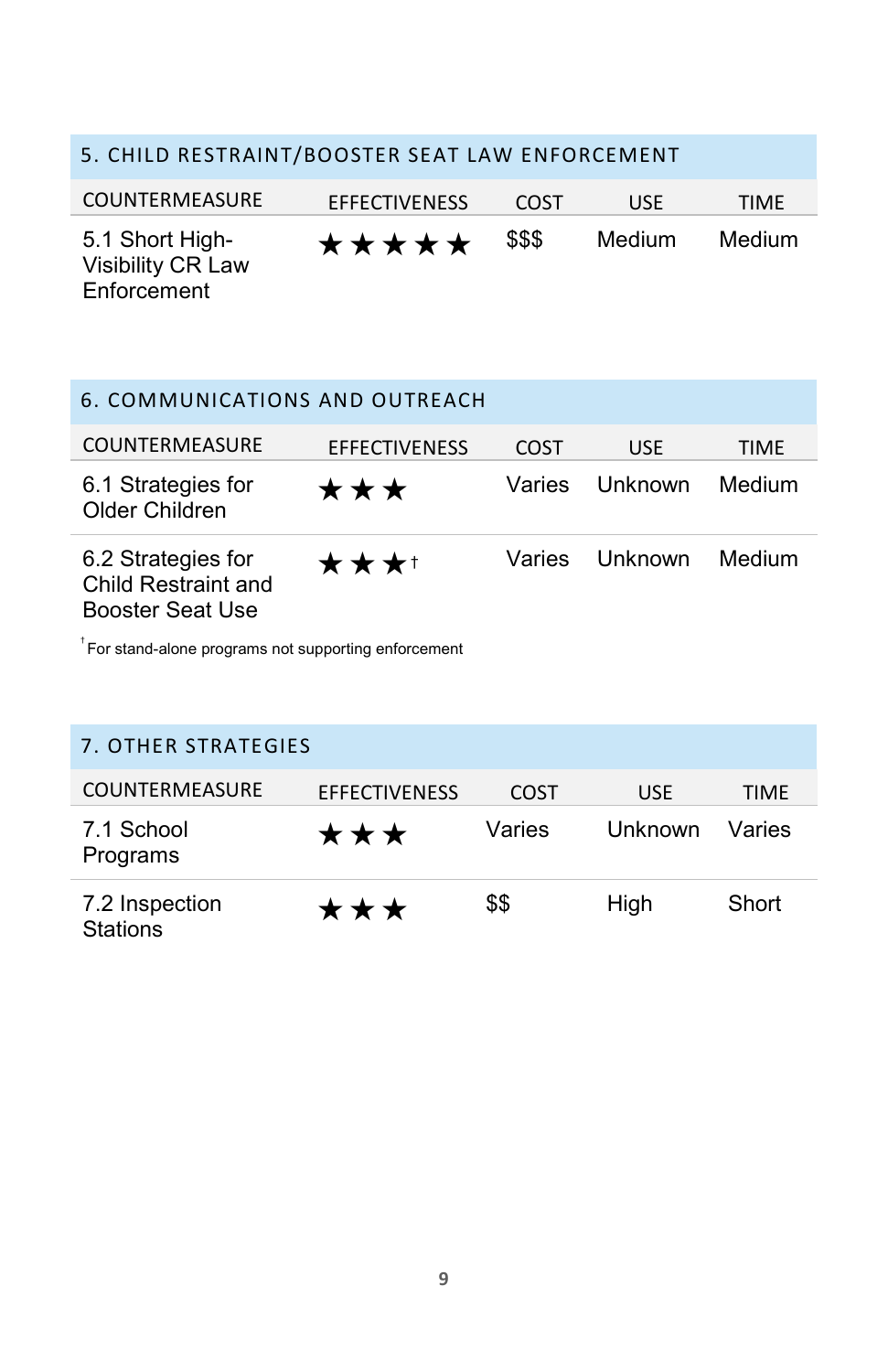#### <span id="page-10-0"></span>SPEEDING AND SPEED MANAGEMENT

<span id="page-10-1"></span>

|  | 1. LAWS |
|--|---------|
|  |         |

| <b>COUNTERMEASURE</b>                                                   | <b>EFFECTIVENESS</b> | COST | <b>USE</b> | <b>TIME</b> |
|-------------------------------------------------------------------------|----------------------|------|------------|-------------|
| 1.1 Speed Limits                                                        | ★★★★★†               | \$   | High       | Short       |
| 1.2 Aggressive<br>Driving and Other<br>Laws<br>When enforced and obeyed | ኢኛ                   | S    | Low        | Short       |

#### <span id="page-10-2"></span>2. ENFORCEMENT

| <b>COUNTERMEASURE</b>              | <b>EFFECTIVENESS</b> | COST    | <b>USE</b>       | TIME   |
|------------------------------------|----------------------|---------|------------------|--------|
| 2.1 Automated<br>Enforcement       | *****                | \$\$\$† | Medium           | Medium |
| 2.2 High-Visibility<br>Enforcement | ☆☆                   | \$\$\$  | Low <sup>†</sup> | Medium |
| 2.3 Other<br>Enforcement<br>.      | ☆☆                   | Varies  | Unknown          | Varies |

Methods

 $<sup>†</sup>$ Can be covered by income from citations</sup>

† † For aggressive driving, but use of short-term, high-visibility enforcement campaigns for speeding is more widespread

### <span id="page-10-4"></span><span id="page-10-3"></span>3. PENALTIES AND ADJUDICATION COUNTERMEASURE EFFECTIVENESS COST USE TIME 3.1 Penalty Types and Levels ✩✩ Varies High Low 3.2 Diversion and Plea Agreement Restrictions, Traffic Violator School ✩ Varies Unknown Varies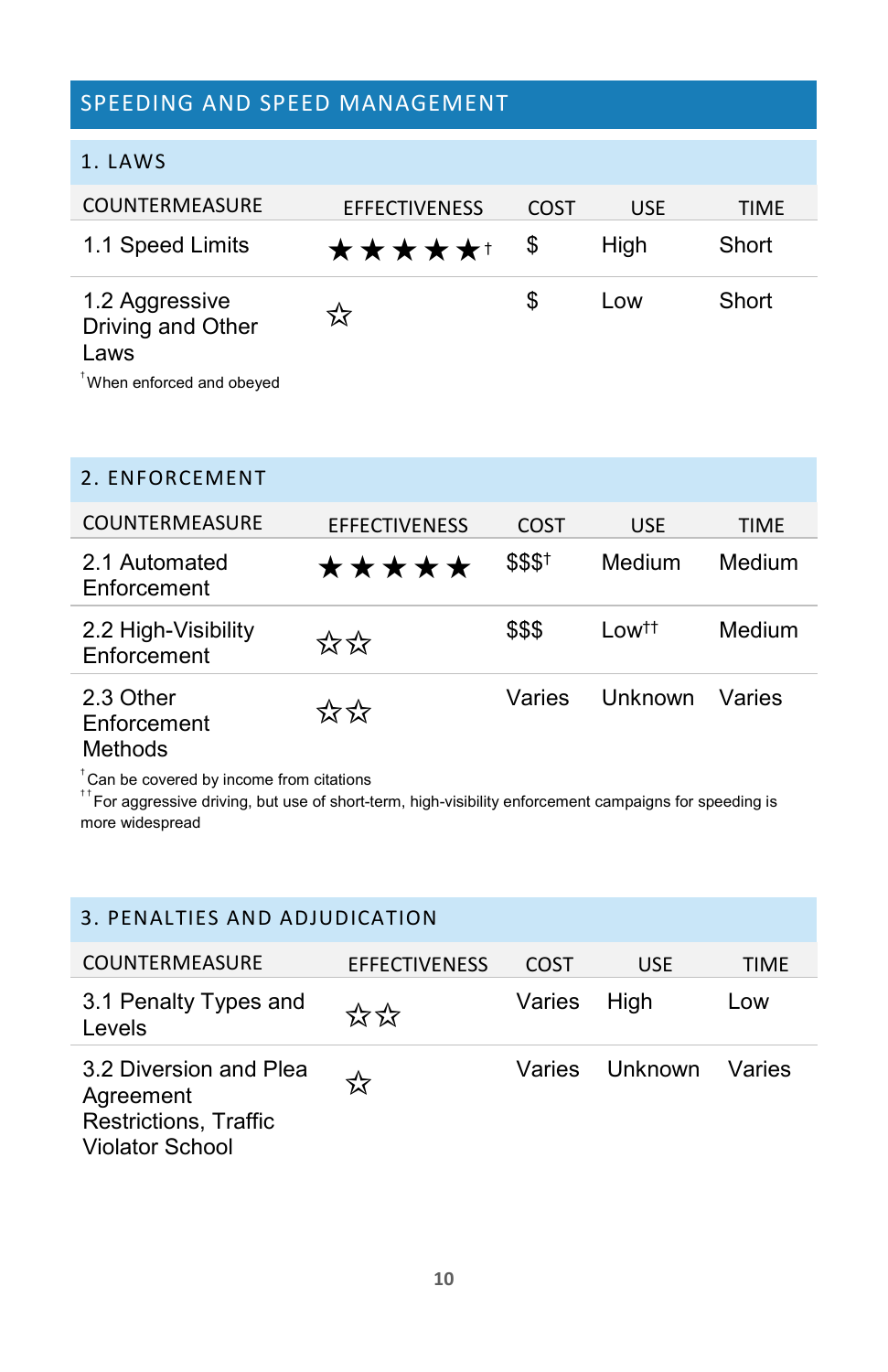| 4. COMMUNICATIONS AND OUTREACH                                  |                      |        |            |        |
|-----------------------------------------------------------------|----------------------|--------|------------|--------|
| <b>COUNTERMEASURE</b>                                           | <b>EFFECTIVENESS</b> | COST   | <b>USE</b> | TIMF   |
| 4.1 Communications<br>and Outreach<br>Supporting<br>Enforcement | ***                  | Varies | Medium     | Medium |

#### <span id="page-11-0"></span>DISTRACTED AND DROWSY DRIVING

<span id="page-11-1"></span>

| 1. LAWS AND ENFORCEMENT                                         |                      |        |                    |             |
|-----------------------------------------------------------------|----------------------|--------|--------------------|-------------|
| COUNTERMEASURE                                                  | <b>EFFECTIVENESS</b> | COST   | <b>USE</b>         | <b>TIME</b> |
| 1.1 GDL Requirements<br>for Beginning Drivers                   | <b>★★★★★</b> + \$    |        | High               | Medium      |
| 1.2 Cell Phone and<br><b>Text Messaging Laws</b>                | ☆☆                   | \$     | Medium             | Short       |
| 1.3 High-Visibility Cell<br>Phone/Text Messaging<br>Enforcement | ****                 | \$\$\$ | Low                | Medium      |
| 1.4 General<br>Drowsiness and<br>Distraction Louis              | ☆                    | Varies | High <sup>††</sup> | Short       |

Distraction Laws

† Effectiveness demonstrated for nighttime and passenger restrictions

†† Included under reckless driving; use of explicit drowsiness and distraction laws is low

<span id="page-11-2"></span>

| 2. COMMUNICATIONS AND OUTREACH                                     |                      |      |         |             |
|--------------------------------------------------------------------|----------------------|------|---------|-------------|
| <b>COUNTERMEASURE</b>                                              | <b>EFFECTIVENESS</b> | COST | USE     | <b>TIME</b> |
| 2.1 Communications<br>and Outreach on<br>Drowsy Driving            | ☆                    | \$\$ | Unknown | Medium      |
| 2.2 Communications<br>and Outreach on<br><b>Distracted Driving</b> | ☆                    | \$\$ | High    | Medium      |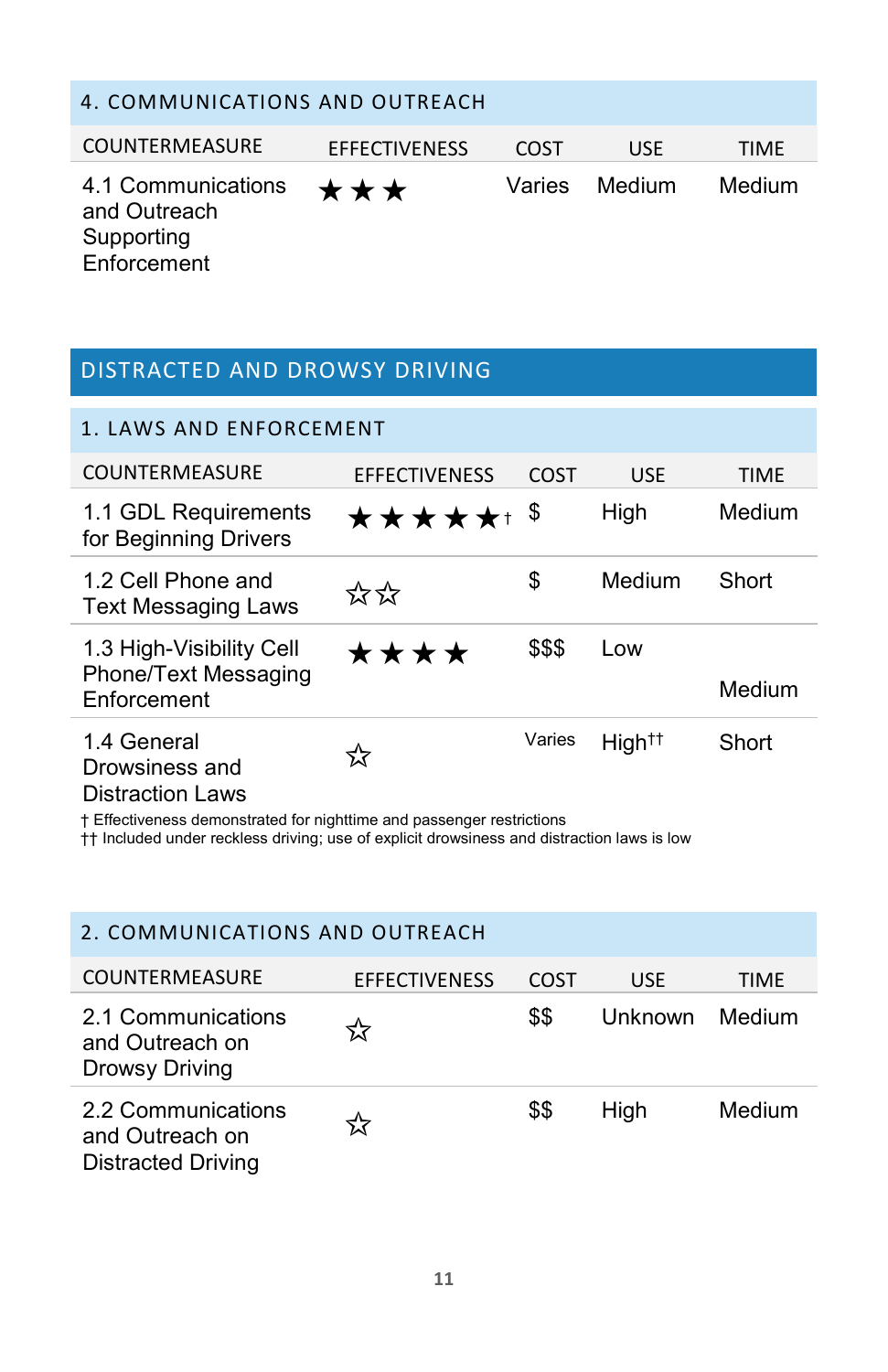<span id="page-12-0"></span>

| 3. OTHER COUNTERMEASURES                                                   |                      |      |                  |        |
|----------------------------------------------------------------------------|----------------------|------|------------------|--------|
| <b>COUNTERMEASURE</b>                                                      | <b>EFFECTIVENESS</b> | COST | USE              | TIMF   |
| 3.1 Employer Programs                                                      | ☆☆                   | \$   | Unknown          | Short  |
| 3.2 Education<br><b>Regarding Medical</b><br>Conditions and<br>Medications | ≾አ                   |      | Variable Unknown | Medium |

<span id="page-12-2"></span><span id="page-12-1"></span>

| <b>MOTORCYCLE SAFETY</b>                                          |                      |        |                  |             |
|-------------------------------------------------------------------|----------------------|--------|------------------|-------------|
| 1. MOTORCYCLE HELMETS                                             |                      |        |                  |             |
| COUNTERMEASURE                                                    | <b>EFFECTIVENESS</b> | COST   | <b>USE</b>       | <b>TIME</b> |
| 1.1 Universal<br>Coverage State<br>Motorcycle Helmet<br>Use Laws  | *****                | \$     | Medium           | Short       |
| 1.2 Motorcycle Helmet<br>Use Promotion<br>Programs                |                      | Varies | Low to<br>Medium | Varies      |
| 1.3 Motorcycle Helmet<br>Law Enforcement:<br>Noncompliant Helmets | ম                    | \$     | Unknown          | Medium      |

<span id="page-12-3"></span>

| 2. ALCOHOL IMPAIRMENT                                                              |                      |        |            |        |
|------------------------------------------------------------------------------------|----------------------|--------|------------|--------|
| <b>COUNTERMEASURE</b>                                                              | <b>EFFECTIVENESS</b> | COST   | <b>USF</b> | TIMF   |
| 2.1 Alcohol-Impaired<br>Motorcyclists: Detection,<br>Enforcement, and<br>Sanctions | ★★★                  | Varies | Unknown    | Varies |
| 2.2 Alcohol-Impaired<br>Motorcyclists:<br>Communications                           |                      | \$\$   | Medium     | Medium |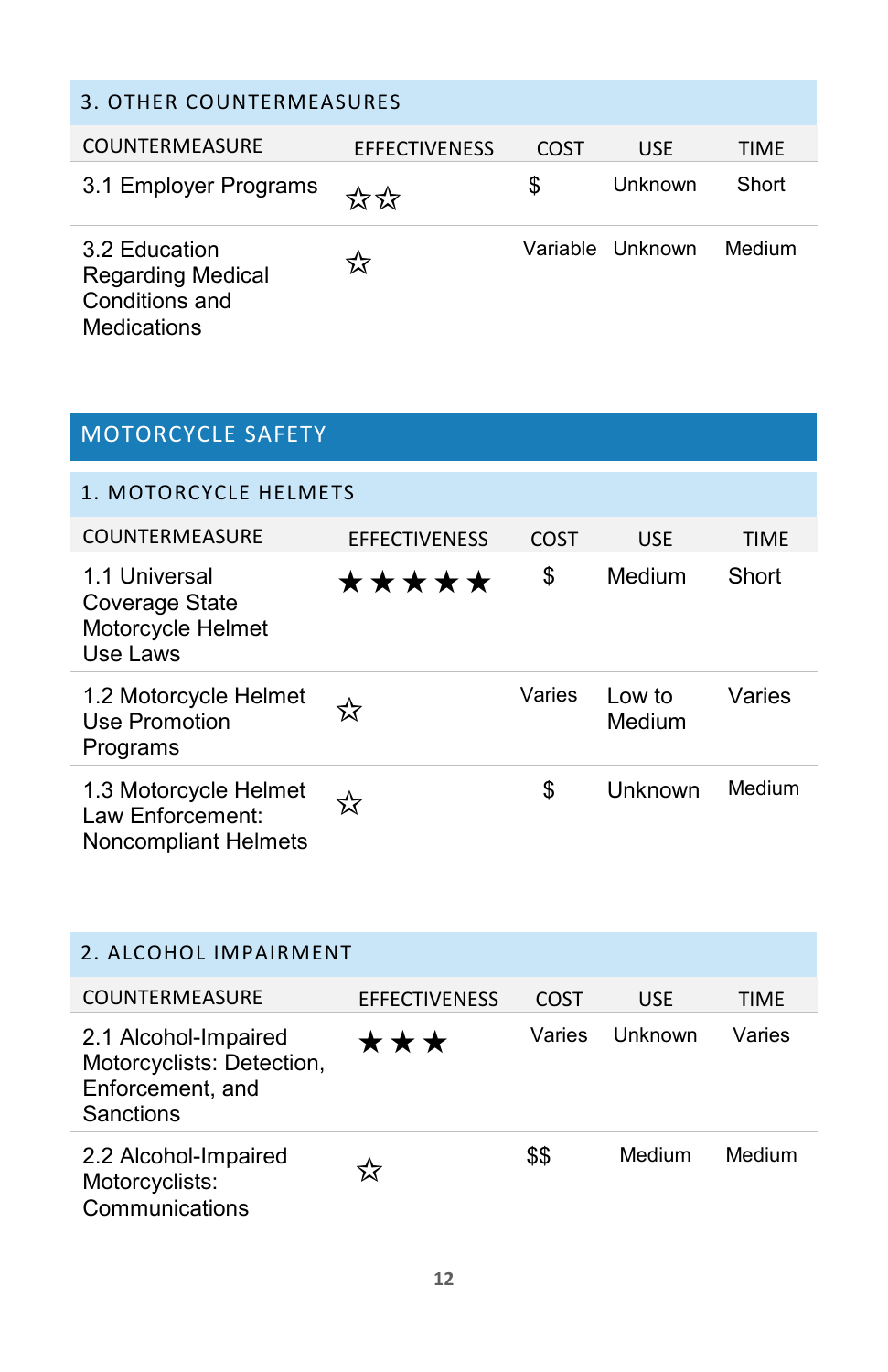#### <span id="page-13-0"></span>3. MOTORCYCLE RIDER LICENSING AND TRAINING

| <b>COUNTERMEASURE</b>             | <b>EFFECTIVENESS</b> | COST | USE  | <b>TIME</b> |
|-----------------------------------|----------------------|------|------|-------------|
| 3.1 Motorcycle Rider<br>Licensing | মে                   | S    | Hiah | Medium      |
| 3.2 Motorcycle Rider<br>Training  | ☆☆                   | \$\$ | Hiah | Varies      |

## <span id="page-13-1"></span>4. COMMUNICATIONS AND OUTREACH COUNTERMEASURE EFFECTIVENESS COST USE TIME 4.1 Conspicuity and 4.1 Conspicuity and  $\lambda$  Varies High Medium Protective Clothing  $\lambda$ 4.2 Motorist Awareness of Motorcyclists ✩ Varies High Medium

### <span id="page-13-2"></span>YOUNG DRIVERS

<span id="page-13-3"></span>

| 1. GRADUATED DRIVER LICENSING                              |                      |      |            |             |  |
|------------------------------------------------------------|----------------------|------|------------|-------------|--|
| COUNTERMEASURE                                             | <b>EFFECTIVENESS</b> | COST | <b>USE</b> | <b>TIMF</b> |  |
| 1.1 Graduated Driver<br>Licensing (GDL)                    | *****                | S    | High       | Medium      |  |
| 1.2 Learner's Permit<br>Length, Supervised<br><b>Hours</b> | *****                | - \$ | High       | Medium      |  |
| 1.3 Intermediate $-$<br><b>Nighttime Restrictions</b>      | *****                | \$   | High       | Medium      |  |
| 1.4 Intermediate –<br><b>Passenger Restrictions</b>        | *****                | - \$ | High       | Medium      |  |
| 1.5 Cell Phone<br>Restrictions                             | イケイケ                 | \$   | Medium     | Medium      |  |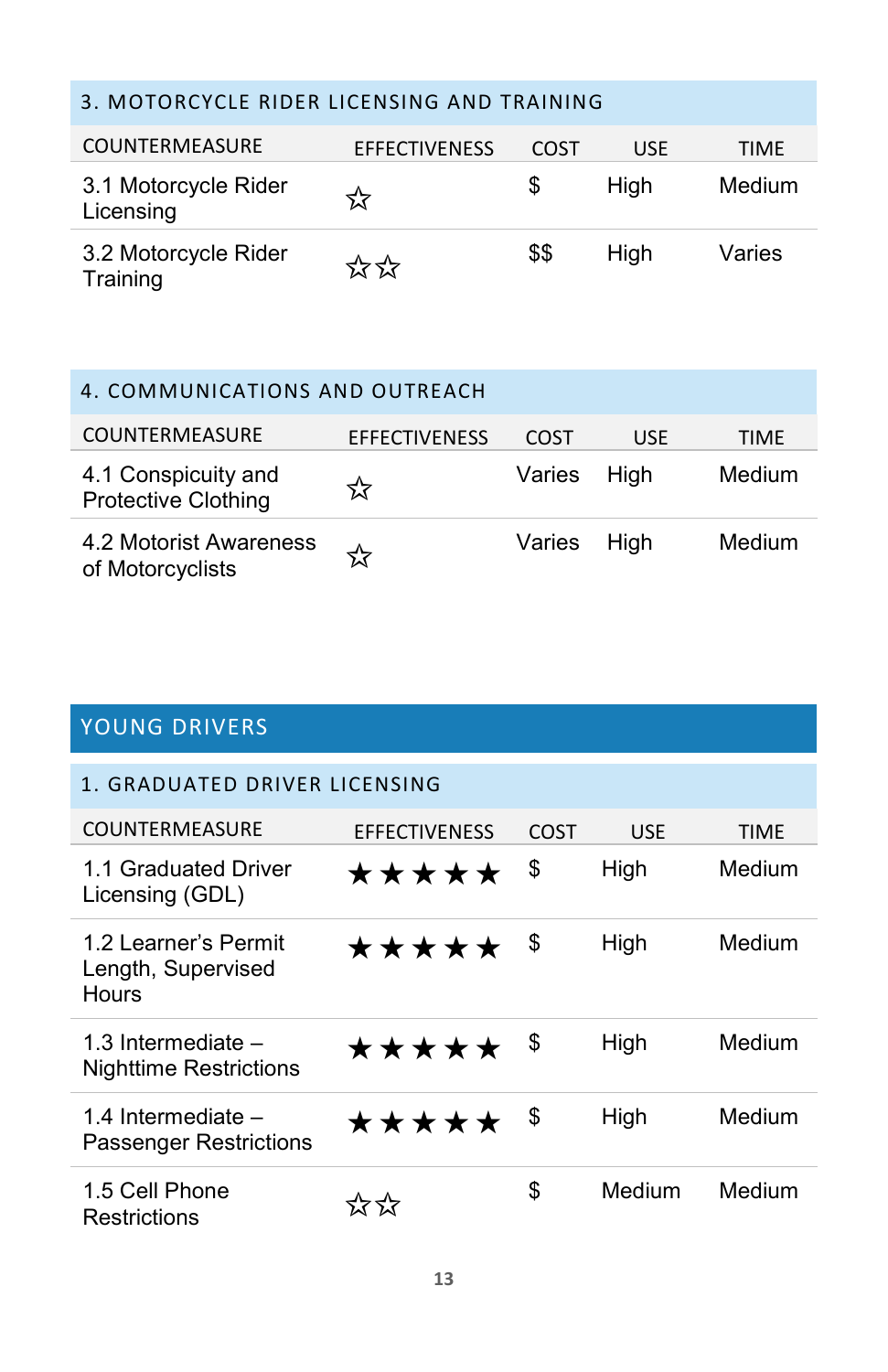<span id="page-14-3"></span><span id="page-14-2"></span><span id="page-14-1"></span><span id="page-14-0"></span>

| COUNTERMEASURE                                                                 | <b>EFFECTIVENESS</b> | COST        | <b>USE</b> | <b>TIME</b> |
|--------------------------------------------------------------------------------|----------------------|-------------|------------|-------------|
| 1.6 Belt Use<br>Requirements                                                   | ☆☆                   | \$          | Low        | Medium      |
| 1.7 Intermediate $-$<br><b>Violation Penalties</b>                             | ☆                    | \$          | High       | Medium      |
| 2. DRIVER EDUCATION                                                            |                      |             |            |             |
| COUNTERMEASURE                                                                 | <b>EFFECTIVENESS</b> | <b>COST</b> | <b>USE</b> | <b>TIME</b> |
| 2.1 Pre-Licensure<br><b>Driver Education</b>                                   | ☆☆                   | \$\$\$      | Medium     | Long        |
| 2.2 Post-Licensure<br><b>Driver Education</b>                                  | ☆                    | \$\$\$      | Low        | Long        |
| 3. PARENTS                                                                     |                      |             |            |             |
| COUNTERMEASURE                                                                 | <b>EFFECTIVENESS</b> | COST        | <b>USE</b> | <b>TIME</b> |
| 3.1 Parent Roles in<br>Teaching and<br><b>Managing Young</b><br><b>Drivers</b> | ☆☆                   | \$\$        | Medium     | Short       |
| 4. TRAFFIC LAW ENFORCEMENT                                                     |                      |             |            |             |
| COUNTERMEASURE                                                                 | <b>EFFECTIVENESS</b> | COST        | <b>USE</b> | <b>TIME</b> |
| 4.1 Enforcement of<br>GDL and Zero-<br><b>Tolerance Laws</b>                   | ★★★                  | \$\$        | Unknown    | Short       |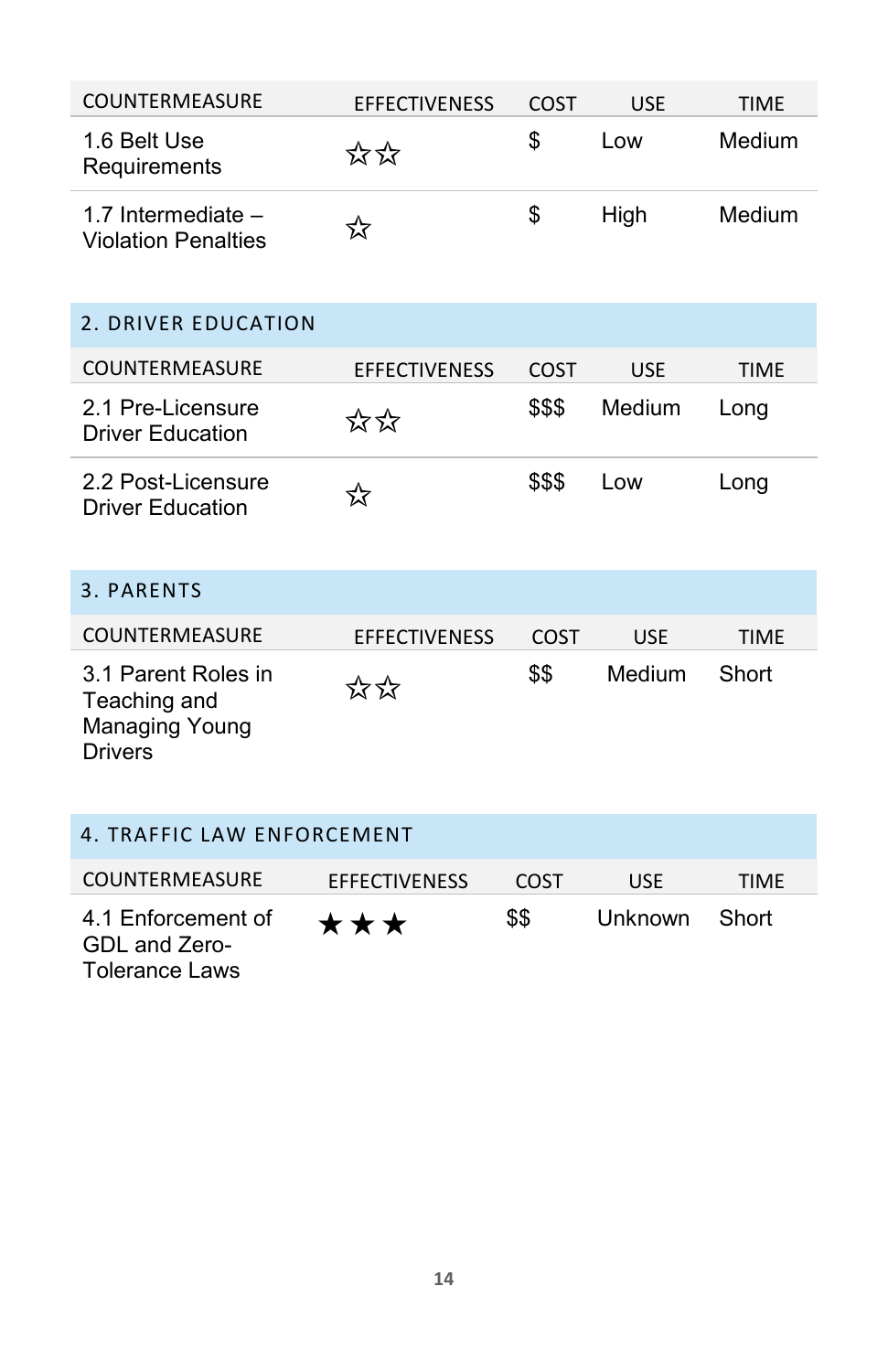## OLDER DRIVERS

<span id="page-15-3"></span><span id="page-15-2"></span><span id="page-15-1"></span><span id="page-15-0"></span>

| 1. COMMUNICATIONS AND OUTREACH                                     |                      |             |            |        |  |
|--------------------------------------------------------------------|----------------------|-------------|------------|--------|--|
| <b>COUNTERMEASURE</b>                                              | <b>EFFECTIVENESS</b> | <b>COST</b> | USE        | TIME   |  |
| 1.1 Formal Courses for<br>Older Drivers                            | ☆☆                   | \$          | Low        | Short  |  |
| 1.2 General<br>Communications and<br>Education                     | ☆                    | \$          | Unknown    | Short  |  |
| 2. LICENSING                                                       |                      |             |            |        |  |
| <b>COUNTERMEASURE</b>                                              | <b>EFFECTIVENESS</b> | <b>COST</b> | <b>USE</b> | TIME   |  |
| 2.1 License Screening<br>and Testing                               | ★★★★                 | \$\$        | High       | Medium |  |
| 2.2 Referring Older<br>Drivers to Licensing<br>Agencies            | ****                 | \$\$        | Low        | Medium |  |
| 2.3 License<br><b>Restrictions</b>                                 | ★★★★                 | \$          | Unknown    | Short  |  |
| 2.4 Medical Advisory<br><b>Boards</b>                              | ☆                    | Varies      | High       | Medium |  |
| 2.5 License Renewal<br>Policies: In-Person<br>Renewal, Vision Test | ☆☆                   | \$\$\$      | Medium     | Medium |  |
| <b>3. TRAFFIC LAW ENFORCEMENT</b>                                  |                      |             |            |        |  |
| <b>COUNTERMEASURE</b>                                              | <b>EFFECTIVENESS</b> | <b>COST</b> | USE        | TIME   |  |
| 3.1 Law Enforcement<br>Roles                                       | ★★★                  | Varies      | Medium     | Varies |  |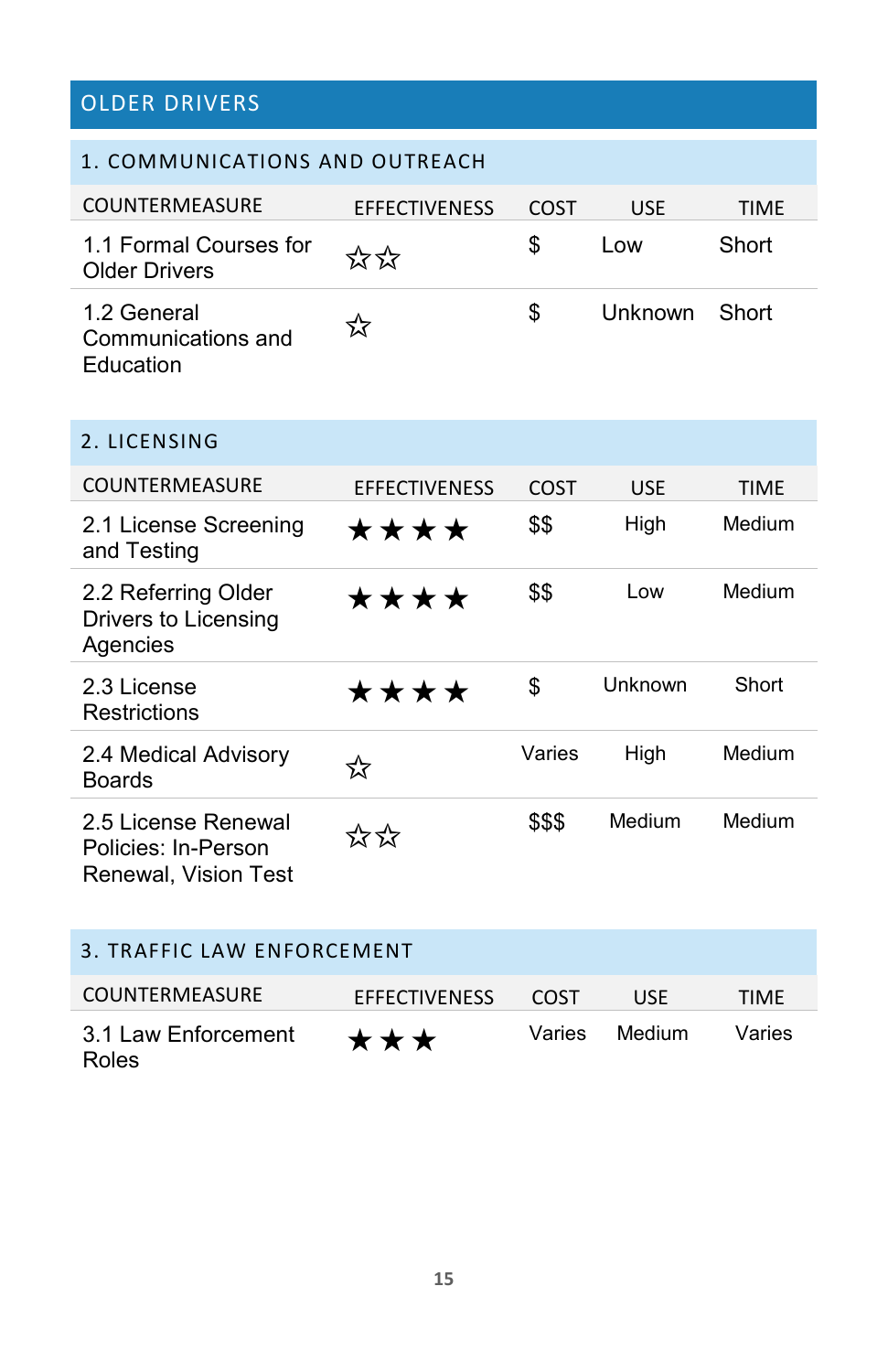### PEDESTRIAN SAFETY

<span id="page-16-0"></span>

| 1. PRESCHOOL-AGE CHILDREN      |                      |        |            |         |
|--------------------------------|----------------------|--------|------------|---------|
| <b>COUNTERMEASURE</b>          | <b>EFFECTIVENESS</b> | COST   | <b>USE</b> | TIMF    |
| 1.1 Children's Safety<br>Clubs | ☆                    | Varies | Unknown    | Unknown |
| 1.2 Child Supervision          | ≺≻                   | S      | Unknown    | Short   |

<span id="page-16-1"></span>

| 2. SCHOOL-AGE CHILDREN                             |                             |      |            |             |
|----------------------------------------------------|-----------------------------|------|------------|-------------|
| <b>COUNTERMEASURE</b>                              | <b>EFFECTIVENESS</b>        | COST | <b>USE</b> | <b>TIME</b> |
| 2.1 Elementary-Age<br>Child Pedestrian<br>Training | ***                         | \$   | Unknown    | Short       |
| 2.2 Safe Routes to<br>School                       | ***                         | \$   | High       | Short       |
| 2.3 Child School Bus<br>Training                   | $\frac{1}{2}$ $\frac{1}{2}$ | \$   | High       | Short       |

<span id="page-16-2"></span>

| 3. IMPAIRED PEDESTRIANS                                                  |                      |        |            |        |
|--------------------------------------------------------------------------|----------------------|--------|------------|--------|
| <b>COUNTERMEASURE</b>                                                    | <b>EFFECTIVENESS</b> | COST   | <b>USE</b> | TIME   |
| 3.1 Communications<br>and Outreach<br>Addressing Impaired<br>Pedestrians | ☆☆                   | Varies | l ow       | Medium |
| 3.2 "Sweeper" Patrols<br>of Impaired Pedestrians                         | মৈ                   | \$\$   | l ow       | Medium |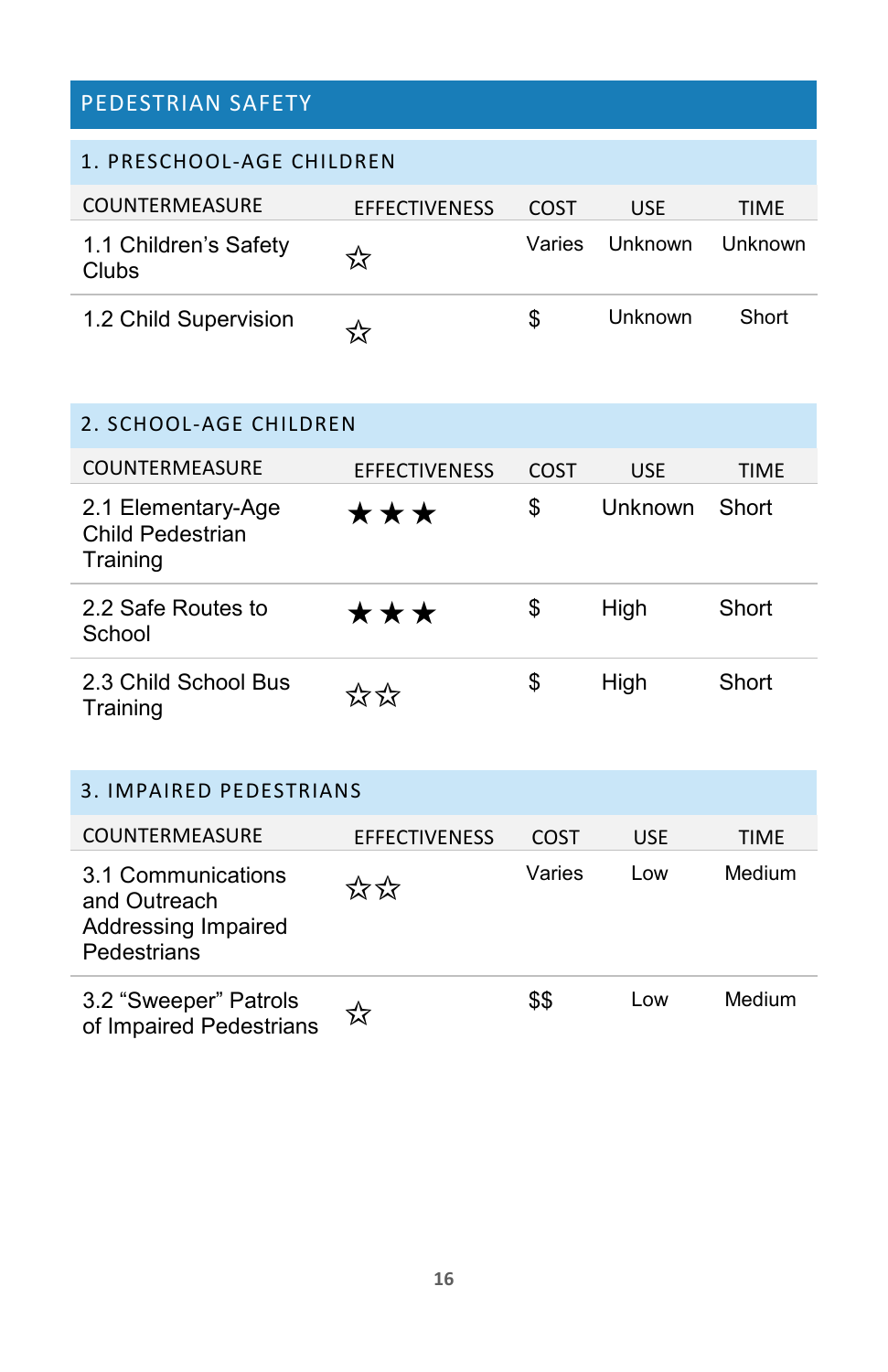#### <span id="page-17-0"></span>4. ALL PEDESTRIANS

| <b>COUNTERMEASURE</b>                            | <b>EFFECTIVENESS</b> | COST   | <b>USF</b> | <b>TIMF</b> |
|--------------------------------------------------|----------------------|--------|------------|-------------|
| 4.1 Pedestrian<br>Safety Zones                   | ****                 | \$\$\$ | Low        | Medium      |
| 4.2 Reduce and<br><b>Enforce Speed</b><br>Limits | ★★★                  | \$     | High       | Varies      |
| 4.3 Conspicuity<br>Enhancement                   | ★★★                  | \$     | Low        | Medium      |
| 4.4 Enforcement<br>Strategies                    | ★★★                  | \$\$   | Low        | Short       |
| 4.5 Driver Training                              | ☆                    | \$     | Low        | Medium      |
| 4.6 Pedestrian Gap<br><b>Acceptance Training</b> | ☆                    | \$\$   | Unknown    | Medium      |
| 4.7 University<br>Educational<br>Campaign        | ☆                    | \$     | High       | Medium      |

### <span id="page-17-1"></span>BICYCLE SAFETY

<span id="page-17-2"></span>

| 1. CHILDREN                                         |                      |      |            |             |
|-----------------------------------------------------|----------------------|------|------------|-------------|
| <b>COUNTERMEASURE</b>                               | <b>EFFECTIVENESS</b> | COST | <b>USE</b> | <b>TIMF</b> |
| 1.1 Bicycle Helmet<br>Laws for Children             | *****                | \$\$ | Medium     | Short       |
| 1.2 Safe Routes to<br>School                        | ***                  | \$   | High       | Short       |
| 1.3 Bicycle Safety<br><b>Education for Children</b> | לה לה                | S    | Unknown    | Short       |